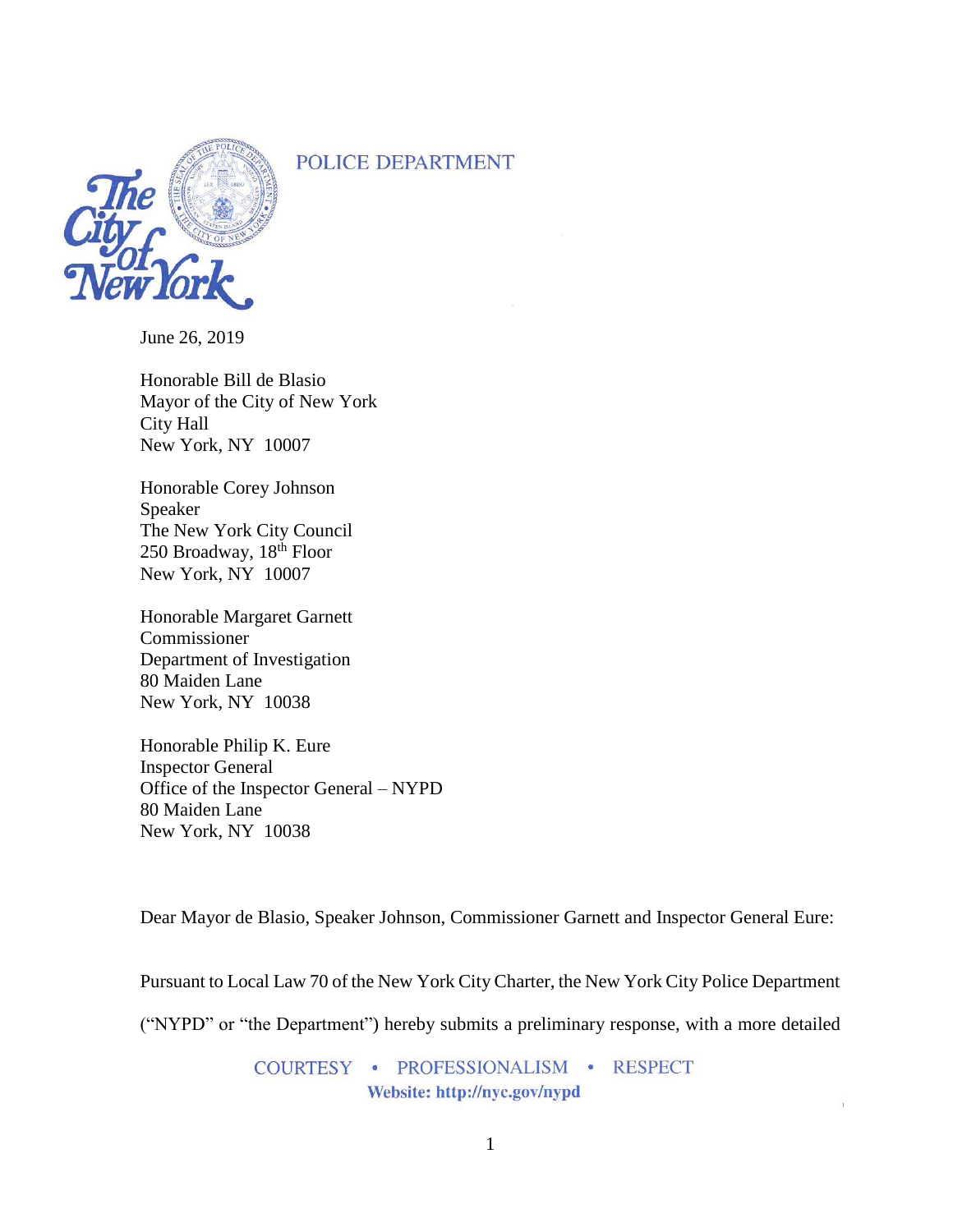response to follow, to the June 2019 Report of the Office of Inspector General for the NYPD ("OIG-NYPD") titled, "Complaints of Biased Policing in New York City: An Assessment of NYPD's Investigations, Policies, and Training" (the "Report").

# **Introduction**

 $\overline{a}$ 

The NYPD thanks OIG-NYPD for their work in this extremely important area and its acknowledgment of the NYPD's deep commitment to combatting racial profiling and biased policing. The NYPD keenly recognizes that the trust of the community in large part depends on the belief that its police department performs its job without bias or prejudice and that it deals with any deviation from that standard in an appropriate way. Working closely with the Federal Monitor and plaintiffs in *Floyd*<sup>1</sup> over the last five years, the NYPD has refined its approach and has re-doubled its efforts to prevent any biased policing in the first instance, and where found, in any form, to address it meaningfully.

Since 2014, we have established in-depth biased policing-related training modules taught at the Police Academy; have undertaken mandatory day-long, in-service training on implicit bias; have instituted a revised and significantly strengthened written policy covering both biased policing and racial profiling; have instituted an additional day-long in-service training on investigative encounters, which is focused in part on the prohibition of utilizing race or other protected class factors in the decision to question or stop an individual; have established a process to ensure thorough investigations of every allegation of racial profiling or biased policing; and have collected data related to such allegations and associated complaints, which

<sup>1</sup> *Floyd v. City of New York*, 959 F. Supp. 2d 668 (S.D.N.Y. 2013).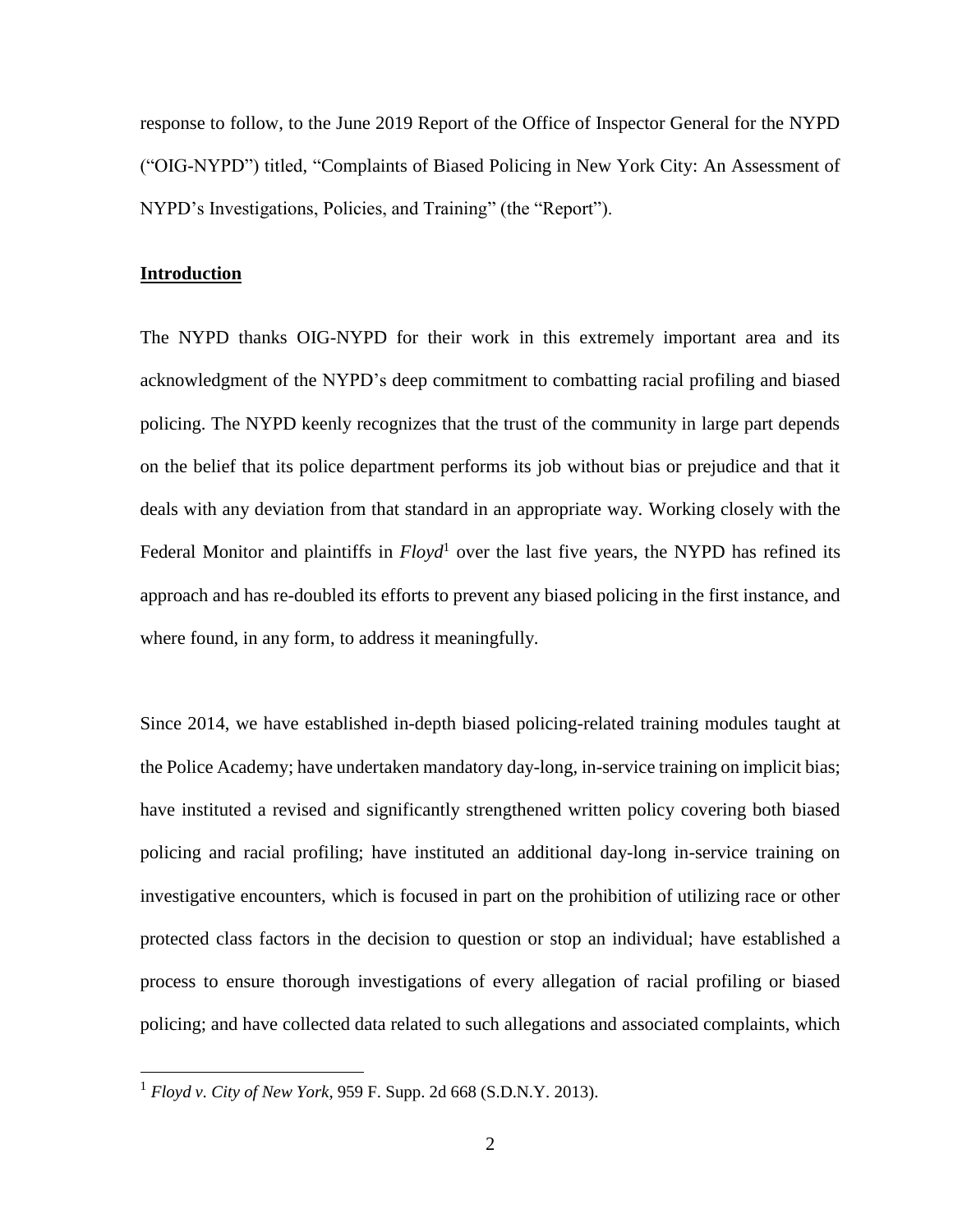is analyzed to determine if any patterns or trends exist. Lastly and of great significance, the Department now has equipped every uniformed member of the service on patrol with a bodyworn camera, which will allow not only for better supervisory review of all officers, but also for additional evidence in those instances giving rise to complaints of biased policing. These efforts have been made with federal court oversight including intense and continuing collaboration with the Federal Monitor and plaintiffs, and with community input and involvement.

More generally, over this five-year period, we have continued our efforts to increase diversity within the Department,<sup>2</sup> and have instituted Neighborhood Policing, which strives, through proactive interaction and trust building to improve police/community relations throughout the city. We believe in the importance of establishing diversity within the Department, and building trust within the community, and credit these initiatives with promoting empathy and reducing biases. It is worth noting that complaints of biased policing represent fewer than .001% of the tens of millions of citizen interactions that NYPD has had since 2014.<sup>3</sup> Most significantly, all of these efforts have produced results: biased policing complaints are down more than 33.1% year over year as of May 31, 2019.<sup>4</sup>

While the Department's biased policing investigations have yet to lead to a sustained complaint of any **act** of biased policing, (as opposed to a significant number of sustained complaints

 $\overline{a}$ 

<sup>&</sup>lt;sup>2</sup> The Department is now a majority-minority Department. As of  $12/31/18$ , 48.7% of uniformed members were White, 15.1% were Black, 28.1% were Hispanic, 9.2% were Asian, and .1% Other.

 $3$  These interactions include 911 calls, 311 calls, arrests, summonses, as well as other interactions such as at parades, demonstrations, and protests.

<sup>4</sup> For the period of January 1, 2018 through May 31, 2018 there were a total of 329 biased policing complaints received by IAB. This number was reduced to 220 complaints for the same period in 2019.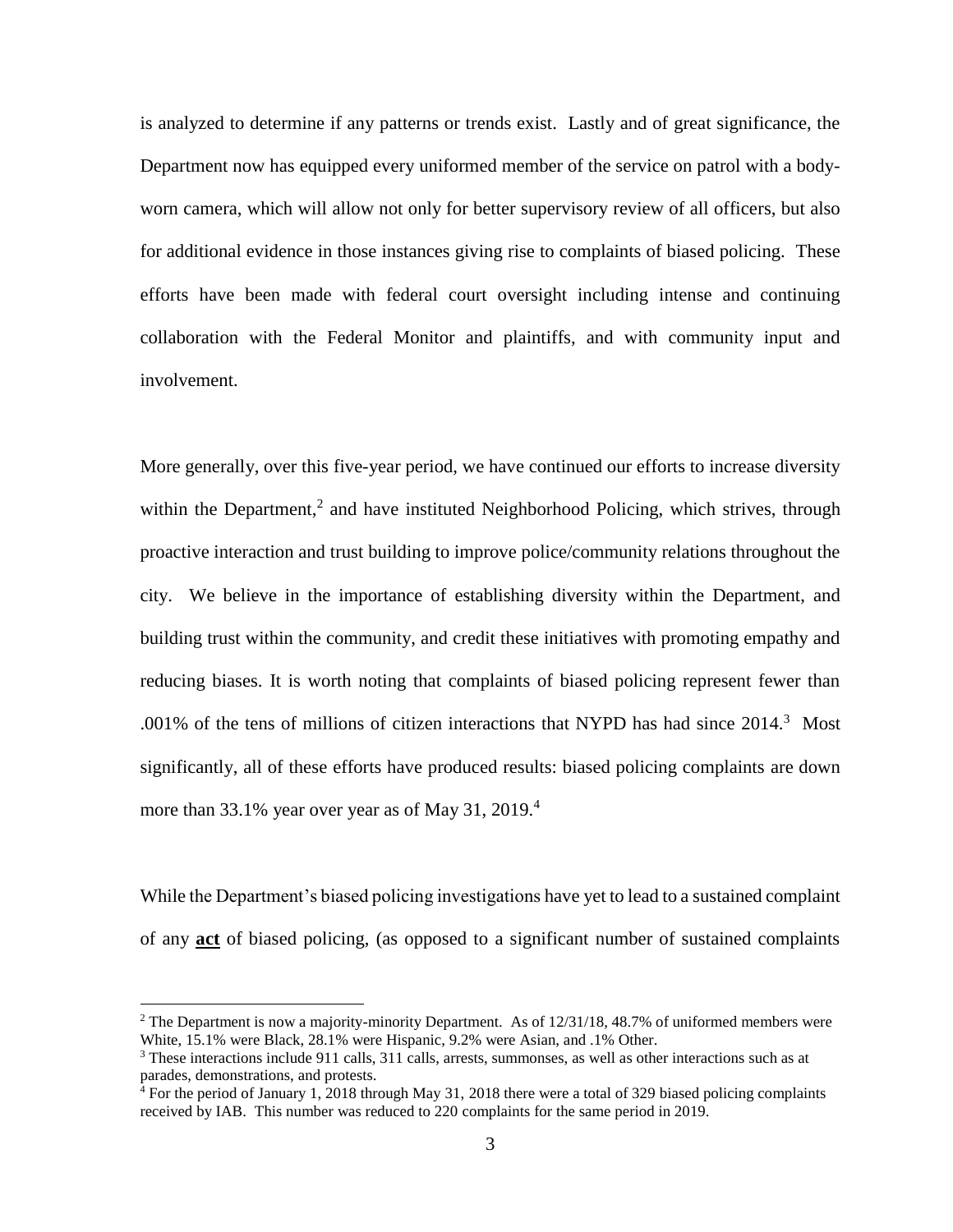alleging the utterance of protected-class slurs by officers), the Department believes that all of the efforts mentioned above have been extremely important and successful in educating its officers of their responsibilities to police in a fair and impartial manner and making the officers aware of some of the factors that could lead to constitutionally impermissible and morally unacceptable policing practices. Any implication or inference that the Department is reluctant to sustain such complaints is entirely misplaced. Many types of police misconduct are sustained on a regular basis, some more serious than others. Simply put, NYPD is committed to addressing misconduct in any form. The difficulty, as the Report correctly points out, in proving **acts** of biased policing rests with requirement of proof of intent. We regret that the OIG-NYPD did not review complete investigative files, as opposed to simply the closing sheets of investigated cases. We believe that had they done so, they would have found that the disposition reached in each case was appropriate based on the facts and applicable evidentiary requirements. That two or three other police departments have, on extremely rare occasions, been able to meet such evidentiary requirements, is solely case dependent, and should not serve as a substitute for a full evaluation of the investigation and findings of each case investigated by NYPD. It is noteworthy that OIG-NYPD did not itself find that any of the 888 allegations of biased policing that they reviewed should have been substantiated on the basis of available evidence.

The NYPD strives for continuous improvement in all of its endeavors and will continue to work with stakeholders to improve on the very significant advances that have already been achieved. We have addressed some of the prominent issues noted in the Report below, and intend to submit an additional detailed response within the 90-day statutory framework.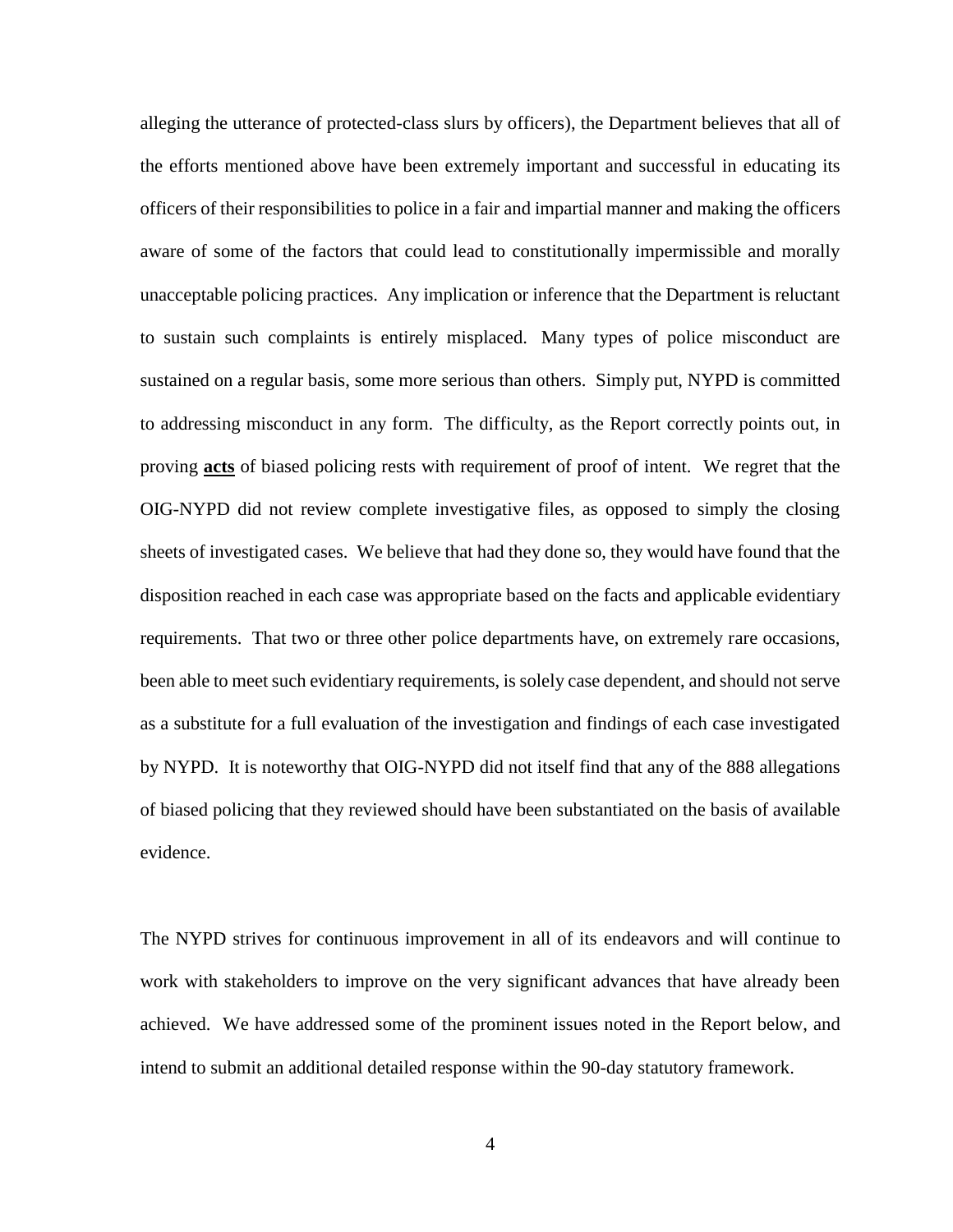### **Timing and Scope of OIG-NYPD's Inquiry**

The NYPD has been working assiduously with stakeholders to address the issue of biased policing since 2014, and the Federal Court overseeing the *Floyd* case approved the specifics of many of the reforms undertaken by the NYPD, as detailed above. Yet, the period of review of the OIG-NYPD's inquiry, which ends mid-2017, does not reflect all of these reforms.

Two issues raised in the Report have been fully addressed since mid-2017. A department case management system, instituted in January 2018 and now used to document biased policing investigations, does not permit investigators to close cases until they have documented at least three attempts to contact a complainant. The system also requires investigators to sub-classify each case in accordance with the NYPD's nine defined sub classifications.

With respect to training since mid-2017, an additional eight hours of instruction dedicated to biased policing has been added to the recruit curriculum and is also mandatory training for all uniformed members of the Department. OIG-NYPD observed this training and their comments were added to comments by the Federal Monitor and his expert, Jennifer Eberhardt, as well as those of the *Floyd* plaintiffs, for incorporation into the final version of the training.

With respect to potential mediation of allegations of biased policing the NYPD and the CCRB conducted detailed discussions in mid-2018 about instituting mediation for biased policing complaints. We consider mediation to be a viable recommendation and will continue discussions towards possible implementation.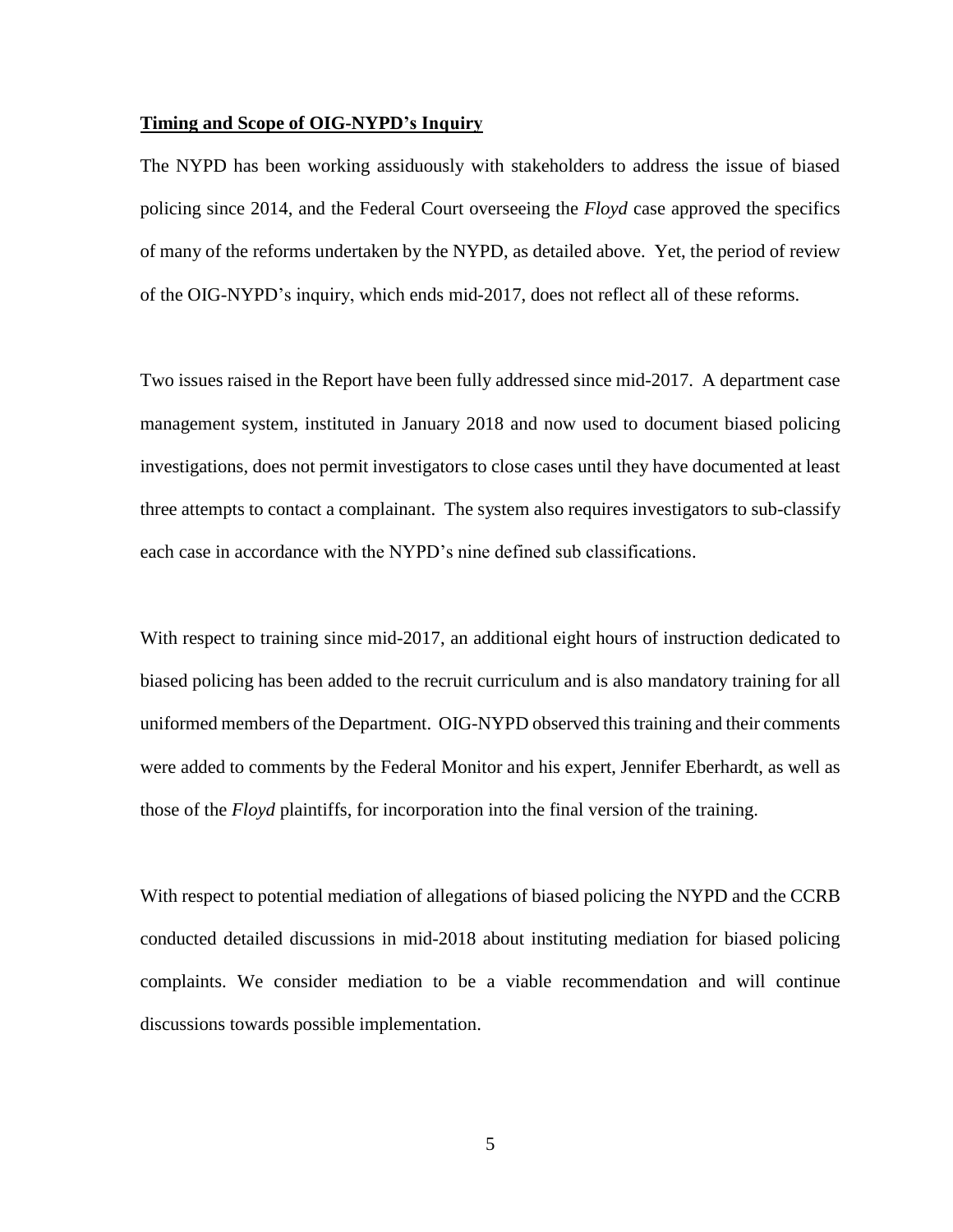A good number of the recommendations in the Report have been the subject of ongoing discussion by NYPD and CCRB – some as early as 2014. In furtherance of those prior discussions, we will expand the working group to include CCHR. The group will review the feasibility of CCRB expanding its Abuse of Authority jurisdiction to cover biased policing allegations; study ways to improve the investigation, policies, and training of biased policing complaints; and explore means of implementation.

Given that the OIG-NYPD did not review the complete investigative files of the cases that it criticized, many of the examples cited in the report of investigative deficiencies are taken out of context. We will work with OIG-NYPD to explain these instances and will address them in detail in our 90-day response.

It should be noted that the Federal Monitor has reviewed, and will continue to review, a sample of full investigative files for adequacy and adherence to investigative protocols.

### **Protected-Class Slurs**

 $\overline{a}$ 

As with all biased policing, the NYPD has zero tolerance for racial and other protected-class slurs. The policy prohibiting slurs is drilled into members of the service from their earliest training as recruits in the Academy and is reinforced in a variety of different ways by in-service training.<sup>5</sup>

<sup>5</sup> Patrol Guide 203-10 Public Contact- Prohibited Conduct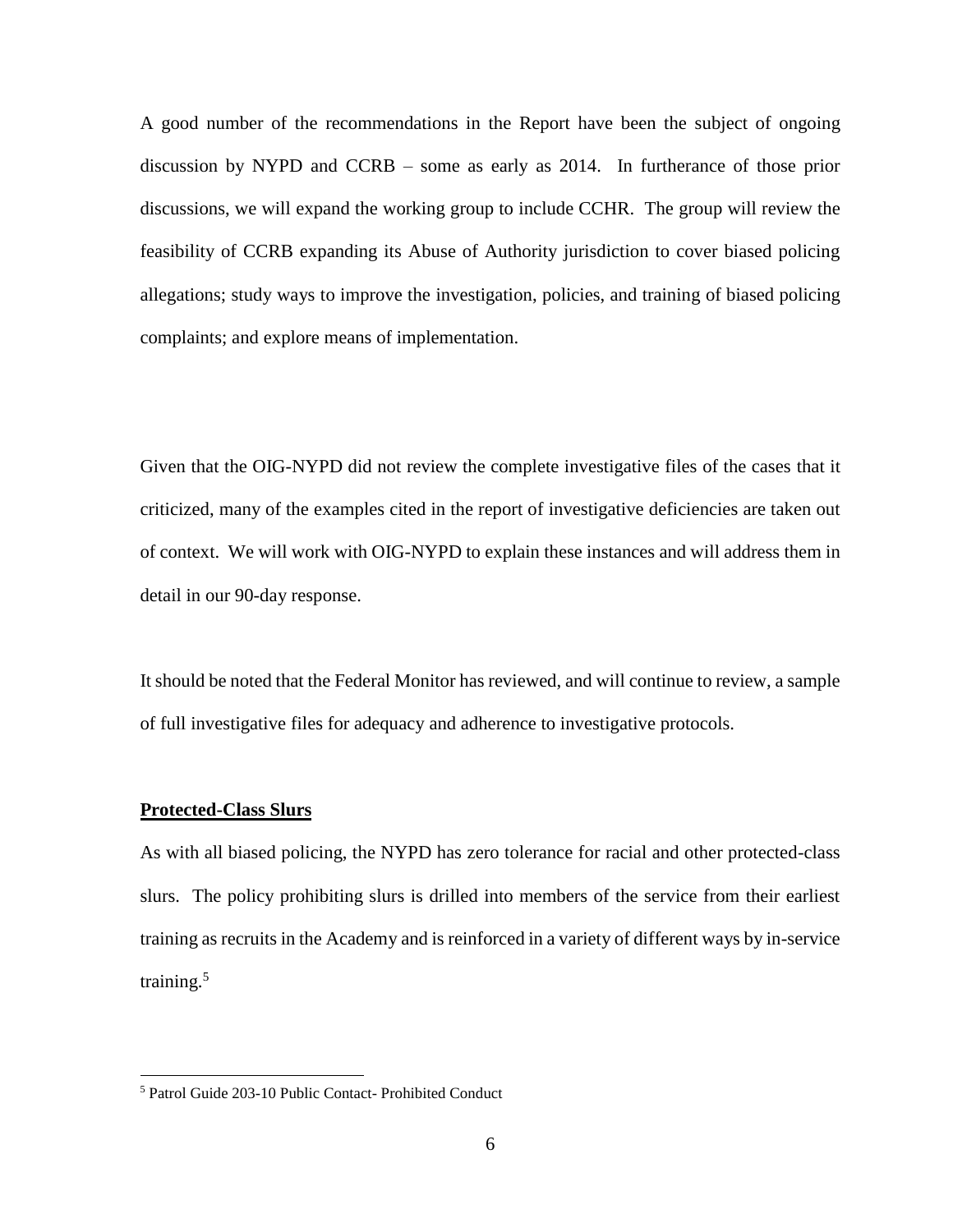Complaints of racial and other protected-class slurs are investigated by the Civilian Complaint Review Board ("CCRB") as cases of offensive language, pursuant to the statutory division of investigative responsibilities between CCRB and the NYPD. 6 If the complaints are sustained, they come to the NYPD for a final determination of penalty, if applicable. The NYPD investigates biased policing **acts**, as opposed to offensive language based on racial or other protected-class slurs. Offensive language complaints can be sustained without proving that the underlying motivation or intent of the person uttering the slur was the complainant's protected status. In contrast, sustaining a biased policing allegation requires proof of that motivation or intent on the part of the police officer by a preponderance of the evidence. As explicitly recognized by the OIG-NYPD, absent direct evidence, it is extremely difficult to meet this burden of proof. Even the best investigation protocols, and NYPD believes that it has the best protocols in place, cannot go inside an officer's mind to glean intent.

We agree with the OIG-NYPD that complaints and investigations of protected-class slurs should be included when considering the NYPD enforcement totals relating to misconduct involving protected classes. If substantiated cases of slurs directed at people of a protected class were included by OIG-NYPD in the reporting of NYPD's resolution of biased policing cases, as is done in other jurisdictions including, as noted in the Report, Seattle, Baltimore and Grand Rapids, the number of sustained biased policing cases would increase from zero

 $\overline{a}$ 

<sup>&</sup>lt;sup>6</sup> New York City Charter, ch. 18-A  $$440(c)(1)$  states, "[t]he board shall have the power to receive, investigate, hear, make findings and recommend action upon complaints by members of the public against members of the police department that allege…use of offensive language, including, but not limited to, slurs relating to race, ethnicity, religion, gender, sexual orientation and disability. The findings and recommendations of the board, and the basis therefore, shall be submitted to the police commissioner."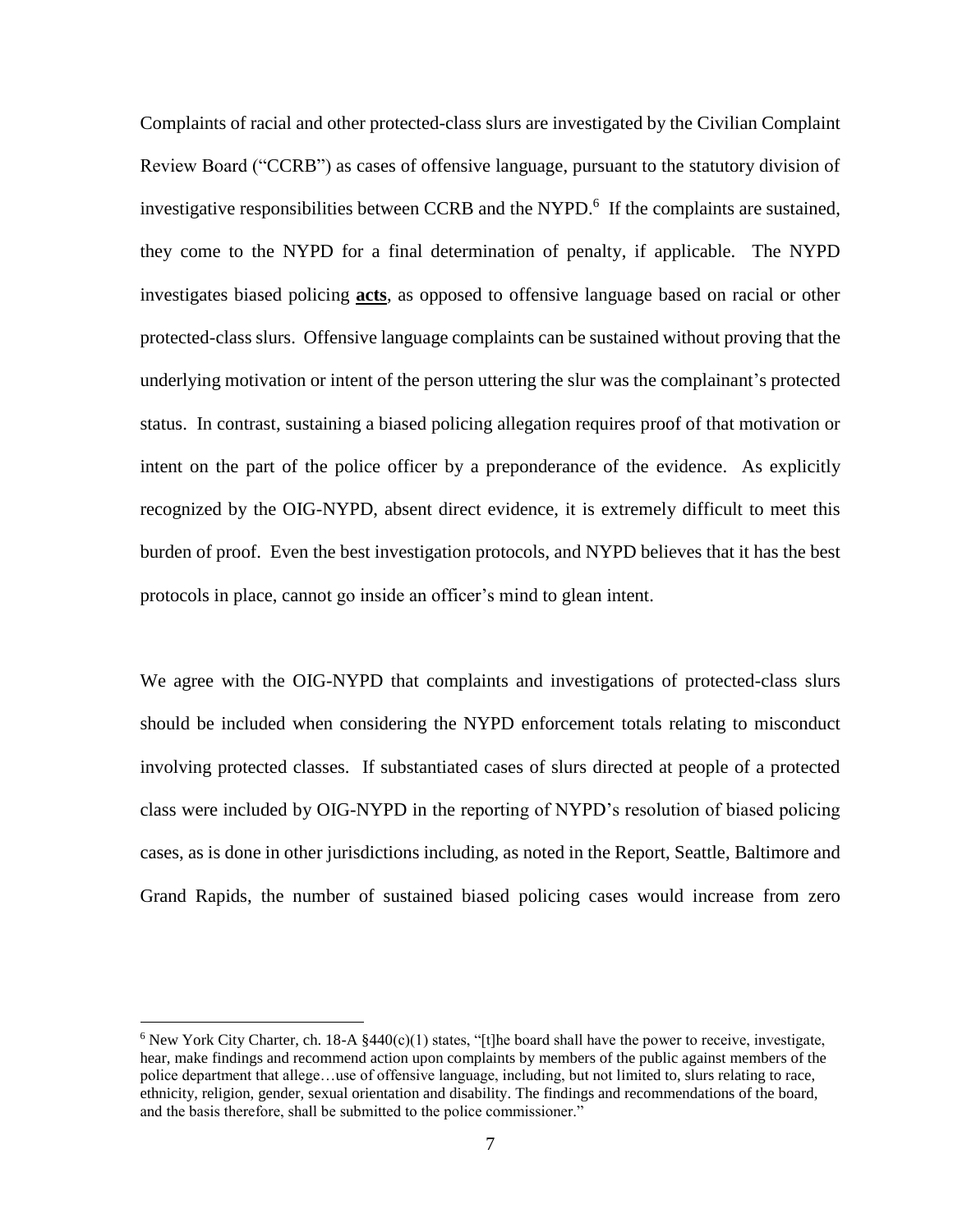substantiated cases to forty-nine, $\frac{7}{7}$  higher than the number of cases sustained by any other major city police department.

We disagree, however, with the OIG-NYPD's suggestion that a higher bar be applied to slur cases, requiring proof of intent, as is required in the biased policing cases.<sup>8</sup> From a practical point of view, sustaining these cases under the current regime allows for appropriate intervention and discipline that usually could not be imposed if the cases had to meet the higher standard, which, as noted by the OIG-NYPD in the Report, is very difficult to achieve.

# **Training for Investigators**

 $\overline{a}$ 

The OIG-NYPD has put forward some useful suggestions relative to training of our investigators, which will be addressed specifically in our 90-day response. We appreciate their recognition of the great strides that have been made since 2014. As noted in the Report, the Department continues to improve the process, by issuing written clarifications about how various aspects of a biased policing investigation must be conducted and for what purposes certain items may be considered. The Department has also issued written instructions that biased policing allegation cases may only be assigned to those who have undergone the appropriate training. Before investigating these highly important cases, experienced investigators receive two weeks of robust training to effectively investigate complaints against

 $<sup>7</sup>$  This number includes all sustained cases of offensive language involving a protected class, and is broken</sup> down as follows: 2014 (6 cases); 2015 (8); 2016 (16); 2017 (10); 2018 (9). The Department imposed various penalties on many of these cases including instructions, command disciplines, and loss of vacation days

<sup>&</sup>lt;sup>8</sup> The other jurisdictions that include racial slurs as actionable instances of biased policing do not have a requirement that the intent of the offending officer be established.